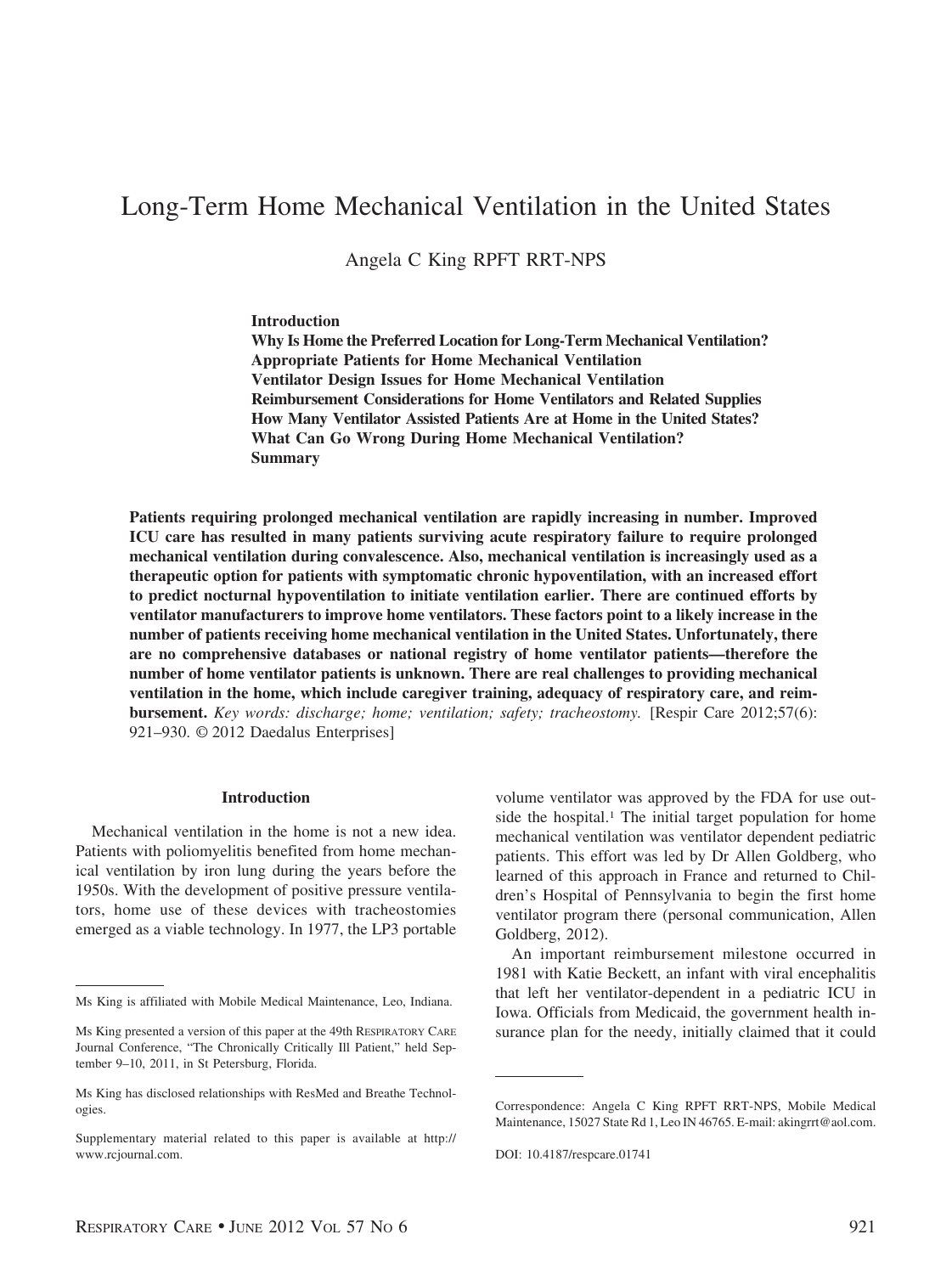only pay for her care in the pediatric ICU. At the behest of her family (and others) the Medicaid waiver program (sometimes referred to as the "Katie Beckett waiver") was passed. This program allowed parents like the Becketts, who made too much money to qualify for Medicaid, to be covered for their child with extreme medical costs, even though their child lived at home instead of in an institution.2

Technology, expertise, and funding were now available to support ventilator dependent patients outside of the hospital. The door was now open for many chronic ventilator patients, both children and adults, to live at home. The purpose of this paper is to review some of the history and research leading to current practices in home mechanical ventilation. This review will also address prevalence, outcomes, and barriers to successful implementation of home mechanical ventilation. Additionally, practical tips for the care of the patient receiving home mechanical ventilation can be found in the online supplement that accompanies this paper.

Note: Some people use the terms "ventilator-assisted individual" or "vent user," rather than "patient," as the preferred descriptor for a person who is chronically dependent on a mechanical ventilator.3 These individuals consider the mechanical ventilator simply as an assistive device, similar to a walker or wheelchair—and therefore deem the term "patient" as inappropriate. For ease of reading, and considering that the primary audience for this paper is clinicians, the term "patient" will respectfully be used in this paper.

## **Why Is Home the Preferred Location for Long-Term Mechanical Ventilation?**

Ideally, the preferred location for long-term mechanical ventilation is in the home, because costs are reduced (hospital costs \$21,570, homecare costs \$7,050, dollar savings per patient, per month  $$14,520$ ,<sup>4</sup> quality of life is enhanced, and integration into the community is maximized.<sup>5</sup> For the pediatric ventilator patient, the advantages of home ventilation also include being reunited with parents and family, which greatly enhances normal development and relationships. Home mechanical ventilation also reduces exposure to hospital-borne infections, and frees hospital ICU beds for other acutely ill patients.6 Table 1 lists some of the important differences, from the patient's perspective, between the hospital ICU and the patient's home.7

## **Appropriate Patients for Home Mechanical Ventilation**

The indications for mechanical ventilatory support in the home are increasing as technology and infrastructure support improve. Tables 2 and 3 summarize both adult and pediatric medical conditions suitable for home mechanical

Table 1. Patient's View of the Environment, ICU Versus Home

| ICU                                          | Home                                               |  |  |  |
|----------------------------------------------|----------------------------------------------------|--|--|--|
| Noise                                        | Relative quiet                                     |  |  |  |
| Light                                        | Day/night cycles                                   |  |  |  |
| Limited view of the world                    | Outdoors easily visible and<br>probably accessible |  |  |  |
| Crowded/cramped                              | Relatively roomy                                   |  |  |  |
| Limited visitation allowed                   | Supportive visitors encouraged                     |  |  |  |
| Immobilized                                  | Mobility increased                                 |  |  |  |
| Sterile surroundings                         | Personal objects                                   |  |  |  |
| Little control                               | More independence                                  |  |  |  |
| Communication limited<br>(or not a priority) | More time for speech development                   |  |  |  |
| High reliance on technology                  | More reliance on family<br>supervision             |  |  |  |
| Limited staff nurturing time                 | Family nurturing                                   |  |  |  |
| (Adapted from Reference 7.)                  |                                                    |  |  |  |

ventilation. However, the levels of support and the goals of support can differ substantially, depending upon a number of factors. For example, some conditions may require support only at night and/or intermittently during waking hours. Other conditions, however, require high levels of support 24 h/d. Disease trajectory can also affect goals and planning. For example, a slowly improving process (eg, the adult recovering from chronic critical illness) may warrant plans for weaning the support. On the other hand, progressive respiratory failure will need the incorporation of plans for future palliative care. Indeed, in some progressive diseases (eg, type 1 spinal muscle atrophy), the institution of tracheostomy and high level support is sometimes challenged as an inappropriate intervention in a rapidly fatal disease.<sup>8</sup>

The role of invasive versus noninvasive ventilation (NIV) in the home is frequently debated. Advantages to NIV relate to the fact that no artificial airway is required, and thus there is a reduced risk of tracheal damage (eg, tracheomalacia, tracheal erosion, tracheal rupture) and speech alterations. Artificial airways are also associated with discomfort, a moderate increase in the risk of infections, increased costs, and a higher burden of care. On the other hand, invasive ventilation via tracheostomy is associated with a reduced risk of aspiration, may be more comfortable when required for more than 20 hours per day, and may allow long-term survival for those patients choosing to continue life-long mechanical ventilator support.5 In general, most agree that a requirement for only nocturnal support warrants NIV, while a requirement for 24 h/d support often warrants support through a tracheostomy. The decision on invasive versus NIV for patients needing more than simple nocturnal support but less than 24 h/d support must be individualized. Some clinicians argue that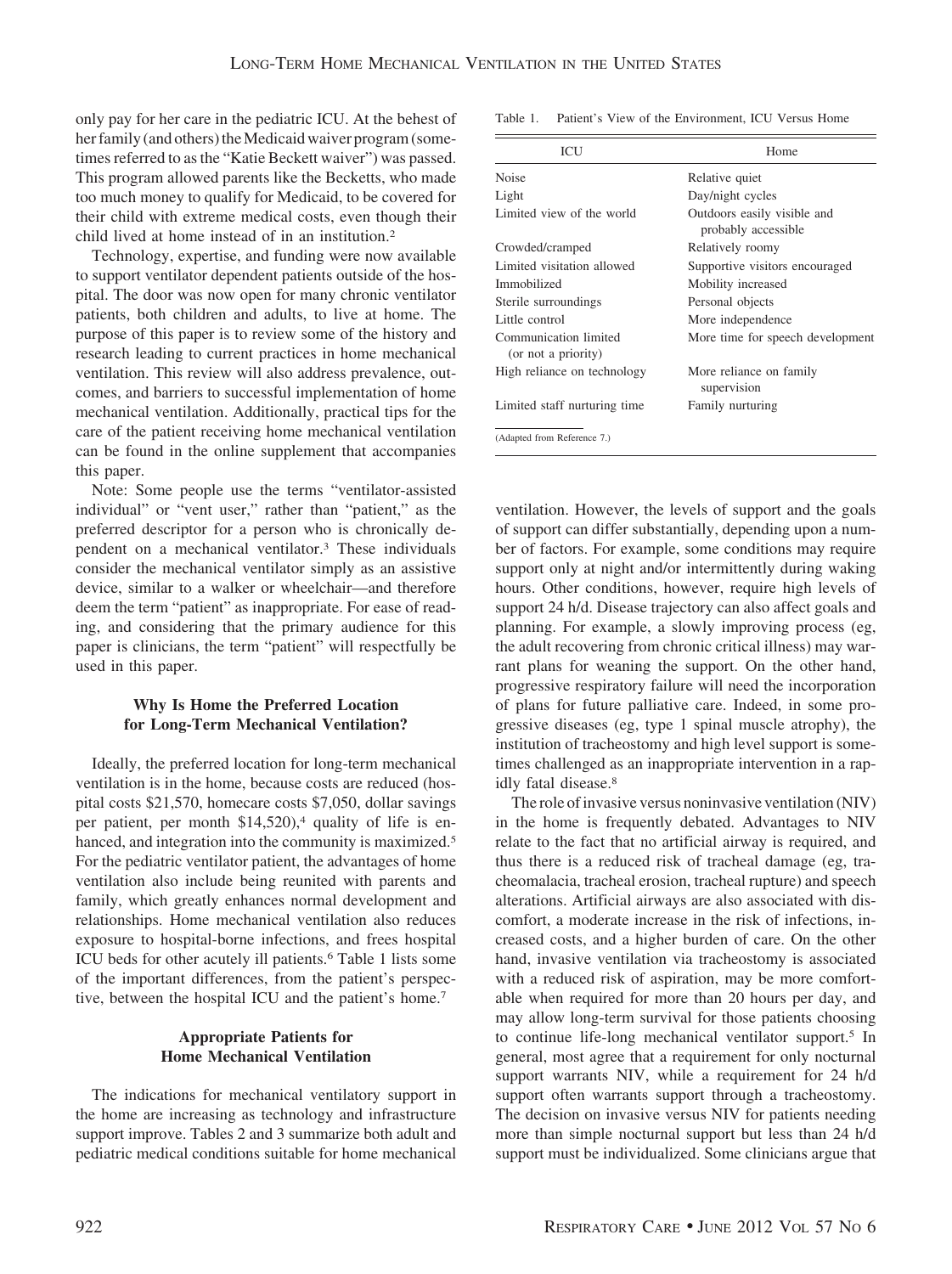| Table 2. | Medical Conditions That May Be Appropriate for |
|----------|------------------------------------------------|
|          | Home Mechanical Ventilation                    |

| Central Nervous System Disorders                               |
|----------------------------------------------------------------|
| Arnold-Chiari malformation                                     |
| Central nervous system trauma                                  |
| Cerebrovascular disorders                                      |
| Congenital and acquired central control of breathing disorders |
| Myelomeningocele                                               |
| Spinal cord traumatic injuries                                 |
| Neuromuscular Disorders                                        |
| Amyotrophic lateral sclerosis                                  |
| Guillain-Barré syndrome                                        |
| Muscular dystrophies                                           |
| Myasthenia gravis                                              |
| Phrenic nerve paralysis                                        |
| Polio and postpolio sequelae                                   |
| Spinal muscle atrophy                                          |
| Myotonic dystrophy                                             |
| <b>Skeletal Disorders</b>                                      |
| Kyphoscoliosis                                                 |
| Thoracic wall deformities                                      |
| Thoracoplasty                                                  |
| Cardiovascular Disorders                                       |
| Congenital and acquired heart disease                          |
| <b>Upper Airway Disorders</b>                                  |
| Pierre-Robin syndrome                                          |
| Tracheomalacia                                                 |
| Vocal cord paralysis                                           |
| Lower Airway Disorders                                         |
| Bronchopulmonary dysplasia                                     |
| <b>COPD</b>                                                    |
| Cystic fibrosis                                                |
| Complications of infectious pneumonias                         |
| Pulmonary fibrotic disease                                     |
|                                                                |

(Adapted from Reference 3.)

using a noninvasive interface 24 hours a day may be uncomfortable and cosmetically suboptimal and therefore a tracheostomy should be performed. Other clinicians point to evidence demonstrating that many individuals have been successfully ventilated for up to 24 h/d for many years with noninvasive methods—most often a mouthpiece during the day and a mask of some type at night.9 Table 4 reviews the indications for home mechanical ventilation, both noninvasive and invasive.3,5

Table 5 reviews general criteria to determine if the patient is stable and ready for discharge to the home, as well as some potential contraindications for home mechanical ventilation.10,11 Note that some of the concerns raised in Table 5 have been addressed in recent years. For example, one of the latest home ventilators offers an optional oxygen reservoir bag. The reservoir bag allows oxygen to collect while the patient is exhaling so that the

| Table 3. | Pediatric Medical Conditions That May Be Appropriate for |
|----------|----------------------------------------------------------|
|          | Home Mechanical Ventilation                              |

| Increased Respiratory Load                                                               |
|------------------------------------------------------------------------------------------|
| Bronchopulmonary dysplasia                                                               |
| Hypoxia and hypercapnia                                                                  |
| Pediatric COPD                                                                           |
| Restrictive parenchymal lung disease                                                     |
| Chest wall abnormalities                                                                 |
| Ventilatory Muscle Weakness                                                              |
| Motor neuron disease                                                                     |
| Primary myopathies (eg, Duchenne muscular dystrophy)                                     |
| Spinal cord injury                                                                       |
| Failure of Neurologic Control of Ventilation                                             |
| Congenital central hypoventilation syndrome                                              |
| Acquired central hypoventilation syndrome (eg, brainstem tumor,<br>hemorrhage)           |
| Myelomeningocele                                                                         |
| Developmental disorders or neurologic control of breathing<br>(eg, apnea of prematurity) |
|                                                                                          |

(Adapted from Reference 3.)

oxygen concentration in the patient's next inhalation is increased. Depending on the oxygen source used to fill the reservoir bag, and also depending on the patient's settings, minute ventilation and inspiratory-expiratory ratio, concentrations of oxygen  $> 80\%$  reportedly may be attained. Another new ventilator allows the clinician to turn off the bias flow, which also serves to allow a higher  $F_{IO}$  and to conserve oxygen. Many home ventilators can also now provide up to 60 cm  $H<sub>2</sub>O$  of pressure support and 20 cm H<sub>2</sub>O of PEEP. In actual practice, however, the maximum pressure support used at home is usually considerably less than 30 cm. Regardless of the ventilator technology, a determination must be made by the physician, respiratory therapist, and care-team to ensure that the patient is stable enough to be safely maintained at home.

#### **Ventilator Design Issues for Home Mechanical Ventilation**

There is considerable confusion on what actually constitutes a "ventilator." In its broadest sense, a positive pressure ventilator mimics spontaneous breathing by supplying pressure/volume to a patient during an inspiratory phase and releasing this pressure/volume during an expiratory phase. Other important features are a rate/ inspiratory time setting and the ability to supply a level of expiratory pressure (PEEP). The FDA has classified these devices based on intended use and location of use (Table 6). Two of these codes are relatively new home ventilator codes, NOU and ONZ. NOU is the code for life support ventilators used at home. This code was created to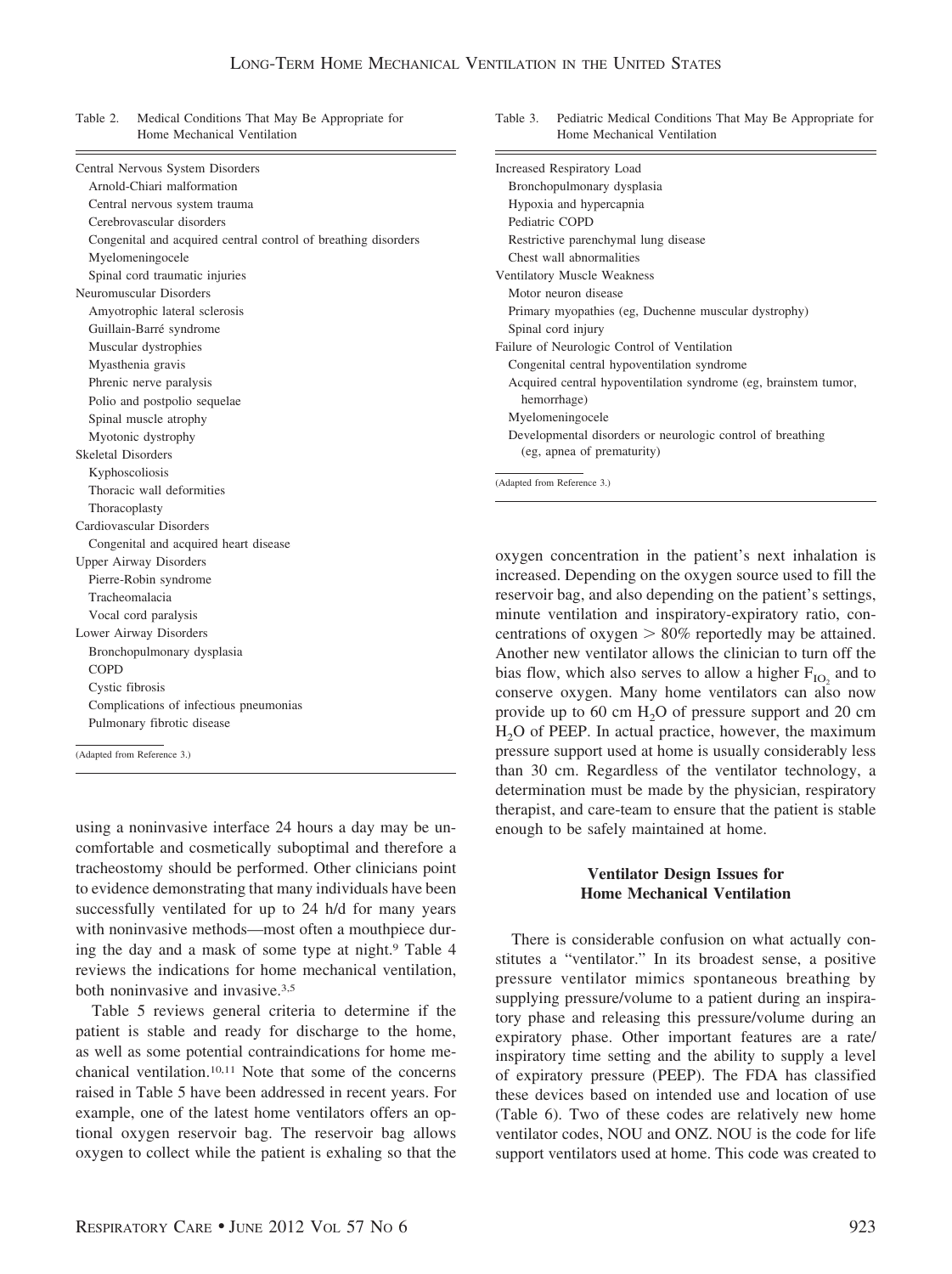Table 4. Indications for Home Mechanical Ventilation

| Indications for Home Noninvasive Ventilation                                                                                      |
|-----------------------------------------------------------------------------------------------------------------------------------|
| Individual has chronic stable or slowly progressive respiratory                                                                   |
| failure, as evidenced by:                                                                                                         |
| Daytime $CO_2$ retention $\geq$ 50 mm Hg, with appropriately                                                                      |
| compensated pH, or                                                                                                                |
| Mild daytime or nocturnal $CO_2$ retention (45–50 mm Hg) with                                                                     |
| symptoms attributable to hypoventilation (eg, morning                                                                             |
| headaches, restless sleep, nightmares, enuresis, daytime                                                                          |
| hypersomnolence)                                                                                                                  |
| Nocturnal hypoventilation or oxygen desaturation                                                                                  |
| And the following conditions have been met:                                                                                       |
| Individual has had optimal medical therapy for underlying<br>respiratory disorders                                                |
| Individual is able to protect airway and clear secretions<br>adequately                                                           |
| Individual's reversible contributing factors have been treated                                                                    |
| (eg, obstructive sleep apnea, hypothyroidism, congestive heart                                                                    |
| failure, electrolyte disturbance)                                                                                                 |
| The diagnosis is appropriate and may include:                                                                                     |
| Neuromuscular disease                                                                                                             |
| Chest wall deformity                                                                                                              |
| Central hypoventilation or obesity hypoventilation                                                                                |
| Obstructive sleep apnea, and a failure to improve with nasal<br><b>CPAP</b>                                                       |
| COPD with severe hypercapnia or nocturnal desaturation                                                                            |
| Indications for Home Invasive Ventilation                                                                                         |
| Individual meets indications for noninvasive ventilation <i>and</i> has:                                                          |
| Uncontrollable airway secretions despite use of noninvasive                                                                       |
| expiratory aids, or                                                                                                               |
| Impaired swallowing leading to chronic aspiration and repeated<br>pneumonias                                                      |
| Persistent symptomatic respiratory insufficiency and fails to                                                                     |
| tolerate or improve with noninvasive ventilation                                                                                  |
| Facial dysmorphisms                                                                                                               |
| Patients placed on invasive ventilation during an emergency and<br>who later refuse to change the system of ventilation or cannot |
| be weaned                                                                                                                         |
| Individual needs $> 20$ h ventilatory support per day because                                                                     |
| of severely weakened or paralyzed respiratory muscles<br>(eg, quadriplegia due to high spinal cord lesions or end-stage           |
| neuromuscular disease) and patient or provider prefers invasive                                                                   |

neuromuscular disease) and patient or provider prefers invasive ventilation

(Adapted from References 3 and 5.)

stipulate that this group of mechanical ventilators must be "tracked" by the durable medical equipment company so that, in the event of a recall, the device can be retrieved from the patient's home. ONZ is the latest home ventilator code. The ONZ device is a new type of volume assist ventilator that delivers a mix of 50 psi oxygen and room air, maintaining a minimum  $F_{IO}$  of approximately 36%. The device is intended to aid adult patients who are spontaneously breathing but who need some volume augmentation— especially during ambulation or exercise. The ONZ device can be used invasively or noninvasively.

Table 5. Criteria for Stability and Discharge Readiness

| Control of dyspnea                                                                                    |
|-------------------------------------------------------------------------------------------------------|
| Airway stable                                                                                         |
| Can clear secretions and protect the airway                                                           |
| Acceptable arterial blood gases on $F_{IO_2}$ < 0.40, and maintainable in                             |
| the home                                                                                              |
| Stable metabolic and acid-base values                                                                 |
| No acute infectious process                                                                           |
| Medical regimen stable                                                                                |
| No life-threatening cardiac dysfunction or arrhythmia                                                 |
| Other organ systems also stable                                                                       |
| Nutrition adequate                                                                                    |
| In children, adequate growth and development                                                          |
| Can cope with the patient's physical and emotional needs at home                                      |
| No predicted need for unscheduled or acute readmission or physician/<br>clinician visit for 1 month   |
| Contraindications for Home Ventilation                                                                |
| Medical condition potentially unstable                                                                |
| $F_{IO}$ > 0.40 (relative)                                                                            |
| $PEEP > 10$ cm $H2O$                                                                                  |
| Continuous invasive monitoring needed                                                                 |
| Tracheostoma not mature                                                                               |
| Ventilator settings unstable                                                                          |
| Airway resistance or compliance fluctuating                                                           |
| Patient does not want home ventilation                                                                |
| Physical environment unsafe                                                                           |
| Health or safety hazards such as unsanitary conditions or fire                                        |
| danger                                                                                                |
| Utilities (eg, heat, air conditioning, electricity) inadequate (eg,<br>amperage and grounded outlets) |
| Home care resources inadequate                                                                        |
| Finances                                                                                              |
| Personnel                                                                                             |
| Medical follow-up                                                                                     |
| Patient unable to care for self when caregiver unavailable                                            |
| Caregiver respite care inadequate                                                                     |
| Number of competent caregivers inadequate ( $\geq 2$ caregivers<br>required)                          |
| (Adapted from References 10 and 11.)                                                                  |

An important engineering characteristic is whether an exhalation valve is required (patient-ventilator circuit is a closed system) or whether the system can operate in an open fashion with "leak compensation." The former design usually is associated with a higher level of support, tighter control of ventilator variables, and more extensive monitoring; the latter design is usually associated with the provision of only partial support (often with mask interfaces) and typically has fewer monitoring capabilities. These different features have led the reimbursement community to label the former a "ventilator" and the latter a "bi-level device" or, more commonly, a "respiratory assist device (RAD)" (Table 7).

The distinction between ventilator and RAD is becoming blurred. Newer ICU ventilator designs have ef-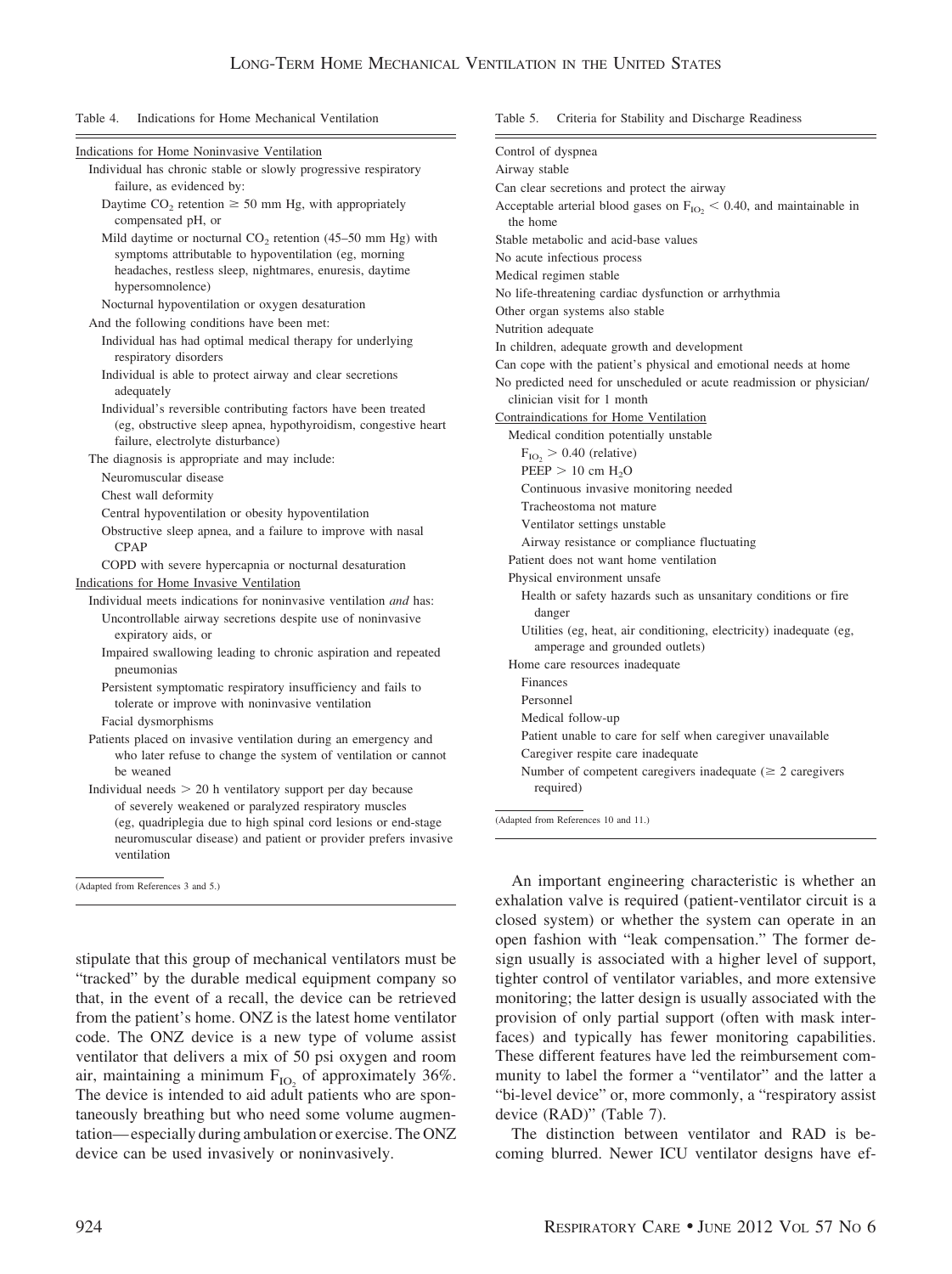| <b>Ventilator Descriptions</b><br>Table 6. |
|--------------------------------------------|
|--------------------------------------------|

| <b>FDA</b><br>Product<br>Code | FDA Description                                                      | Type of exhaust      | Comments                                                                                                                                                                                                                                                                                                                                 |  |  |  |
|-------------------------------|----------------------------------------------------------------------|----------------------|------------------------------------------------------------------------------------------------------------------------------------------------------------------------------------------------------------------------------------------------------------------------------------------------------------------------------------------|--|--|--|
| <b>CBK</b>                    | Ventilator, continuous facility use                                  | Exhalation valve     | Commonly referred to as a "full" or "life" support device.<br>Can manage patients who are ventilator dependent<br>and/or not spontaneously breathing.                                                                                                                                                                                    |  |  |  |
| <b>NOU</b>                    | Continuous, ventilator, home use                                     | Exhalation valve     | Commonly referred to as a "full" or "life" support device.<br>Can manage patients who are ventilator dependent<br>and/or not spontaneously breathing. Must be locatable<br>in the event of a recall.                                                                                                                                     |  |  |  |
| <b>MNT</b>                    | Ventilator, continuous, minimal<br>ventilatory support, facility use | Passive exhaust port | For facility use. Provides minimal ventilatory support;<br>typically used to treat patients who require only some<br>of the functions expected in critical care ventilators<br>classified under CBK. Intended use statement specifies<br>non-dependent and/or spontaneously breathing patients.                                          |  |  |  |
| <b>MNS</b>                    | Ventilator, continuous, non-life-supporting                          | Passive exhaust port | Indicated for adults with obstructive sleep apnea and<br>those who need ventilatory support during chronic or<br>acute respiratory insufficiency. Patients should be<br>expected to have no more than minor and transient<br>adverse effects if ventilation/CPAP cannot be provided<br>during extensive periods of time (eg, overnight). |  |  |  |
| <b>BZD</b>                    | Ventilator, non-continuous                                           | Passive exhaust port | Indicated only for the treatment of adult obstructive sleep<br>apnea.                                                                                                                                                                                                                                                                    |  |  |  |
| <b>ONZ</b>                    | Ventilator, continuous                                               | Passive exhaust port | Indicated for adults with respiratory insufficiency capable<br>of spontaneously breathing a minimum of 3.5 mL/kg of<br>predicted body weight.                                                                                                                                                                                            |  |  |  |

Table 7. Ventilator and Respiratory Assist Device Medicare Coding Information

|                                 | Type of Rental | Code  | Route       | Description                                                                         |
|---------------------------------|----------------|-------|-------------|-------------------------------------------------------------------------------------|
| Ventilator                      | Ongoing rental | E0450 | Invasive    | Volume control ventilator without pressure support,<br>may include pressure control |
|                                 | Ongoing rental | E0461 | Noninvasive | Volume control ventilator without pressure support,<br>may include pressure control |
|                                 | Ongoing rental | E0463 | Invasive    | Pressure support ventilator with volume control, may<br>include pressure control    |
|                                 | Ongoing rental | E0464 | Noninvasive | Pressure support ventilator with volume control, may<br>include pressure control    |
| Respiratory assist device (RAD) | Capped rental  | E0470 | Noninvasive | RAD, bi-level pressure capability                                                   |
|                                 | Capped rental  | E0471 | Noninvasive | RAD, bi-level pressure capability, with a backup rate                               |
|                                 | Capped rental  | E0472 | Invasive    | RAD, bi-level pressure capability, with a backup rate                               |

Note that at the time of writing there is not yet a Centers for Medicare and Medicaid Services billing code for the ONZ ventilator.

fective leak compensation mechanisms that allow them to be used for partial support with a mask. Conversely, some newer RADs are designed to provide substantial support through a tracheostomy. Confusion develops when reimbursement schemes are tied to these device features rather than clinical needs and goals—a situation common in the payment policies of many payers, as described below.

With the advent of this new technology, clinicians will need to evaluate whether patients with a tracheostomy require a life-support ventilator or whether an approved RAD device can be appropriately used.<sup>12</sup> Certainly, there are some patients with tracheostomy who simply use a tracheostomy collar without the need for any ventilator support. Therefore it may be reasonable to view ventilator support for patients with tracheostomy on a continuum from no support to partial support to full life-support technology, depending on factors such as the patient's condition, need for alarms, need for battery backup, and care environment. Another potential application for RADs that are approved for use with a tracheostomy may include patients who wish to enter a hospice pro-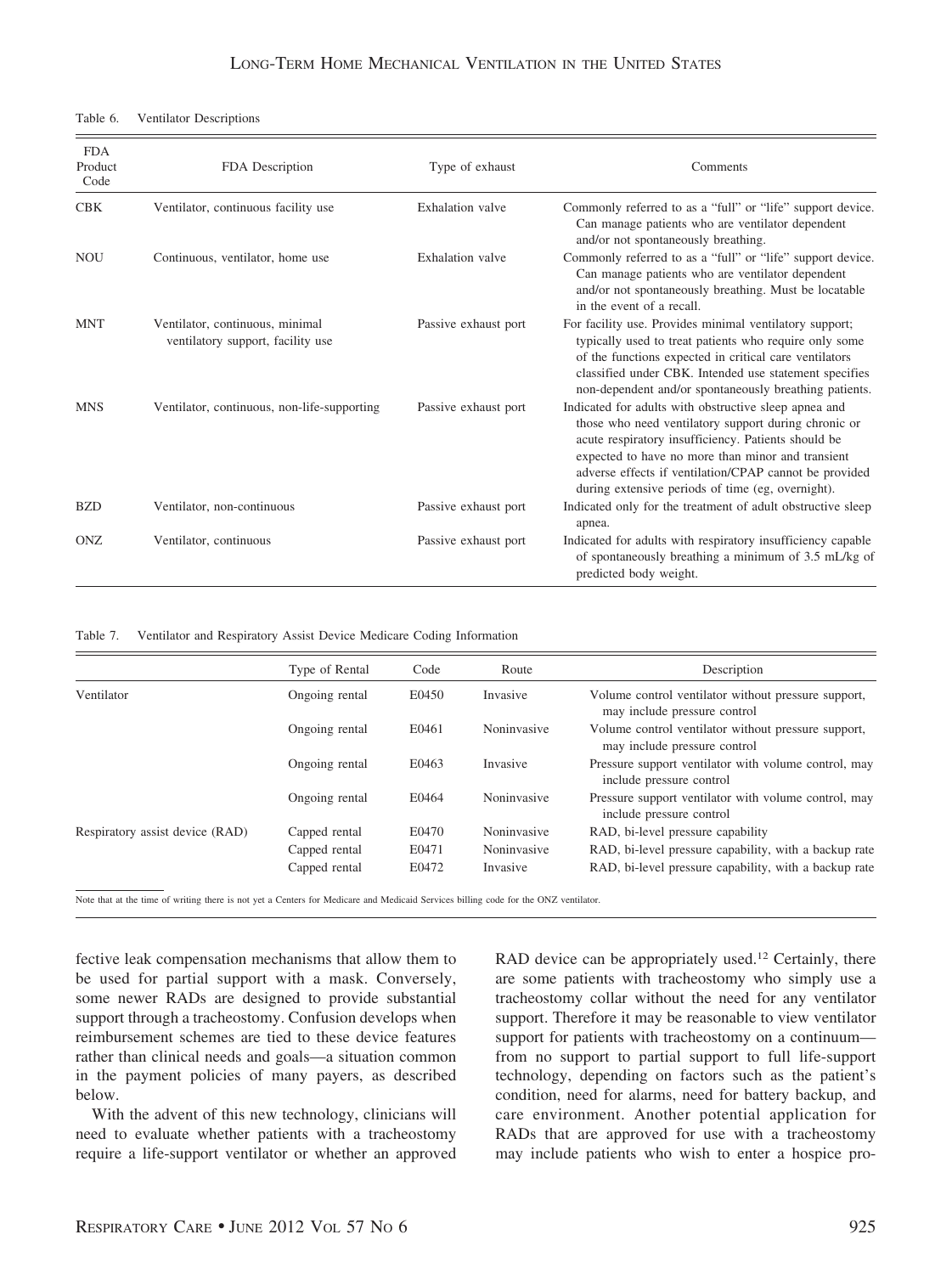Table 8. EuroVent Survey

gram—since hospice programs generally prohibit the use of life-support ventilators but traditionally allow the use of RADs.

#### **Reimbursement Considerations for Home Ventilators and Related Supplies**

Medicare part B covers medically necessary durable medical equipment, including ventilators and RADs. As noted above, the Medicare program has categorized devices with exhalation valves, adjustable ventilator rates, and alarms as mechanical ventilators, and places them in the group of devices requiring frequent and substantial service. Medicare will rent a mechanical ventilator for qualified patients as long as medical necessity exists. Conversely, Medicare places RADs in the capped rental category. For capped rental equipment, the durable medical equipment provider receives a monthly rental fee for 13 months, after which the ownership of the device can be transferred to the Medicare beneficiary. This is an important distinction—since patients on RADs typically do not receive home follow-up visits from a respiratory therapist, while patients on a mechanical ventilator are usually visited frequently for the first few months post-discharge, and then at least every 30 –90 days thereafter— depending on patient need.

In addition to the device itself and the need for appropriate clinical support, patients on home mechanical ventilation also need supplies, power backup, and other durable medical equipment (eg, suction machine, nebulizer, home oxygen). Often a backup ventilator is clinically appropriate, though claims for a backup ventilator are frequently denied.13 Working with payers and suppliers is an ongoing challenge for home caregivers. Details on managing these challenges effectively are given in the online supplement (see the supplementary materials at http://www.rcjournal.com).

#### **How Many Ventilator Assisted Patients Are at Home in the United States?**

An accurate count of the number of patients receiving home mechanical ventilation in the United States is unknown. In Europe, central databases of patients receiving home mechanical ventilation exist. An example is the EuroVent survey, a detailed survey in 16 European countries that identified patterns of home ventilator use.14 For purposes of the survey, home mechanical ventilation was defined as invasive or noninvasive (regardless of whether a backup rate was provided). The use of ventilator adjuncts such as rocking beds was included. Patients with obstructive sleep apnea alone, or patients with a tracheostomy who did not use a ventilator, were not included. This survey found that home ventilator prevalence ranged from 0.1 to 17 per 100,000 people, with an average of 6.6 (Table 8).

| Country                   | Estimated<br>Ventilator<br>Users | Estimated<br>Prevalence<br>(per $100,000$ ) |  |  |
|---------------------------|----------------------------------|---------------------------------------------|--|--|
| Austria                   | 300                              | 3.8                                         |  |  |
| Belgium                   | 500                              | 5.0                                         |  |  |
| Denmark                   | 500                              | 9.6                                         |  |  |
| Finland                   | 450                              | 8.7                                         |  |  |
| France                    | 10,000                           | 17                                          |  |  |
| Germany                   | 5,000                            | 6.5                                         |  |  |
| Greece                    | 70                               | 0.6                                         |  |  |
| Ireland                   | 155                              | 3.4                                         |  |  |
| Italy                     | 2,200                            | 3.9                                         |  |  |
| Netherlands               | 900                              | 5.6                                         |  |  |
| Norway                    | 350                              | 7.8                                         |  |  |
| Poland                    | 40                               | 0.1                                         |  |  |
| Portugal                  | 933                              | 9.3                                         |  |  |
| Spain                     | 2,500                            | 6.3                                         |  |  |
| Sweden                    | 900                              | 10                                          |  |  |
| United Kingdom            | 2,320                            | 4.1                                         |  |  |
| All countries             | 27,118                           | 6.6                                         |  |  |
| (Data from Reference 14.) |                                  |                                             |  |  |

Extrapolating this prevalence to the United States population in 2010 would suggest that the total American home ventilator population could be estimated to be 20,377 individuals.15

There are other ways to estimate home ventilator prevalence in the United States. Medicare claims data from 2010 indicates approximately 3,172 patients on home mechanical ventilation using an invasive interface, and 899 patients on home mechanical ventilation with a noninvasive interface. There are approximately 36,117 patients using a RAD without a backup rate (E0470), and 7,793 patients using a RAD with a backup rate (E0471). Since there is a code for the invasive use of RAD (E0472), it is assumed that the vast majority of patients on E0470 and E0471 devices are using the devices noninvasively. Unfortunately, there is no way to distinguish the number of E0470 patients who need ventilator support from those obstructive sleep apnea patients who were non-adherent to CPAP and were therefore moved to a bi-level device for comfort and enhanced adherence purposes. Taking these numbers together, it appears that there are roughly 47,981 Medicare patients receiving some form of home ventilation.16 Of the total Medicare population using some form of RAD or ventilator, approximately 6.6% are using invasive ventilation (Table 9).

A 2006 report from St Elizabeth's Medical Center in Boston identified 464 individuals in their health system using prolonged mechanical ventilation, with 221 people, or 48%, receiving ventilation at home. Of the at-home group, 76% used a tracheostomy, while 14% used a mask.17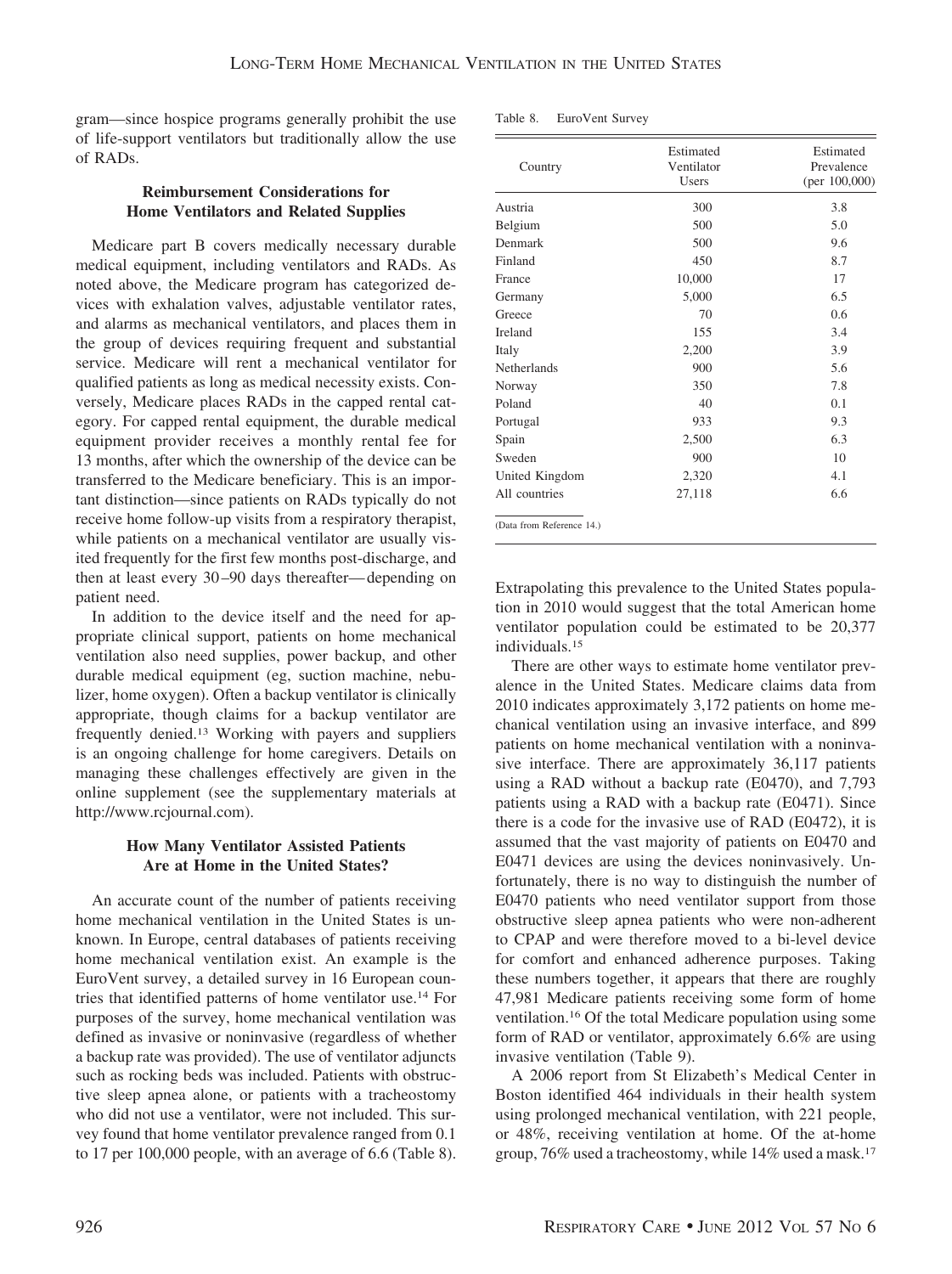| Table 9. | Medicare Ventilator Support Claims Data 2010* |  |  |  |
|----------|-----------------------------------------------|--|--|--|
|          |                                               |  |  |  |

| Code                                                      | Route                          | Description                                                                                                 | Number of Patients |
|-----------------------------------------------------------|--------------------------------|-------------------------------------------------------------------------------------------------------------|--------------------|
|                                                           | E0450 Invasive                 | Volume control ventilator<br>without pressure support,<br>may include pressure<br>control                   | 1,448              |
|                                                           |                                | E0460 Noninvasive Negative pressure ventilator<br>(eg, chest cuirass, Porta-<br>Lung)                       | 22                 |
|                                                           |                                | E0461 Noninvasive Volume control ventilator<br>without pressure support,<br>may include pressure<br>control | 182                |
|                                                           | E0463 Invasive                 | Pressure support ventilator<br>with volume control may<br>include pressure control                          | 1,724              |
|                                                           |                                | E0464 Noninvasive Pressure support ventilator<br>with volume control,<br>may include pressure<br>control    | 695                |
|                                                           |                                | E0470 Noninvasive Respiratory assist device<br>(RAD), bi-level pressure<br>capability                       | 36,117             |
|                                                           |                                | E0471 Noninvasive RAD, bi-level pressure<br>capability, with a backup<br>rate                               | 7,793              |
|                                                           | E0472 Invasive                 | RAD, bi-level pressure<br>capability, with a backup<br>rate                                                 | Data not available |
|                                                           | mechanical ventilator)         | Total all forms ventilation (RAD and all forms of                                                           | 47,981             |
| Total invasive mechanical ventilator                      |                                |                                                                                                             | 3,172              |
| Total noninvasive mechanical ventilator                   |                                |                                                                                                             | 899                |
| Total noninvasive RAD                                     |                                |                                                                                                             | 43,910             |
|                                                           |                                | Invasive Ventilator Support by Region $(\%)$                                                                |                    |
| United States (total all invasive/total all forms)<br>6.6 |                                |                                                                                                             |                    |
|                                                           | Europe (EuroVent survey data)† |                                                                                                             | 13                 |
|                                                           |                                | * Centers for Medicare and Medicaid Services claims data Noridian Administrative Services                   |                    |

\* Centers for Medicare and Medicaid Services claims data, Noridian Administrative Services, accessed 7/29/2011.

† Data from Reference 14.

According to the St Elizabeth report, the prevalence of long-term mechanical ventilation increased from 2.8 to 7.4 per 100,000 people over a 20 year period. Extrapolating these data to the United States population in 201015 suggests that the at-home mechanical ventilator population could then be estimated at 10,966 people, with 76%, or 8,334 people, using invasive ventilation.

A 2005 census of Massachusetts identified 197 pediatric patients who required prolonged mechanical ventilation. There were 137 of these patients (69%) who lived at home for the majority of the preceding 12 months. The study identified that 49% of the patients used invasive ventilation—so we can extrapolate that there were 67 invasively ventilated pediatric patients at home in 2005.18 The pediatric population of Massachusetts, defined as people  $\leq$  18 years old, in 2009 (the closest year data were availTable 10. Reported Home Mechanical Ventilator Failure

|                                                                                          | No. $(\%)$ |
|------------------------------------------------------------------------------------------|------------|
| Causes of Home Ventilator Failure Reports                                                |            |
| Defective equipment or mechanical failure                                                | 73 (39)    |
| Improper care, damage, or tampering by<br>caregivers                                     | 25(13)     |
| Functional equipment improperly used by<br>caregivers                                    | 56 (30)    |
| Functional equipment with change in patient's<br>condition mimicking ventilator failure  | 5(3)       |
| No problem identified                                                                    | 30(16)     |
| Responses to Home Ventilator Failure Reports                                             |            |
| Ventilator replacement                                                                   | 84 (44)    |
| Repair of defective part                                                                 | 11(6)      |
| Replacement of functioning ventilator solely for<br>psychological comfort of the patient | 27(14)     |
| Ventilator adjustments                                                                   | 40(21)     |
| Caregiver reeducated                                                                     | 13(7)      |
| Caregiver anxiety or distress reduced                                                    | 5(3)       |
| No action required following assessment                                                  | 7(4)       |
| Hospitalization                                                                          | 2(1)       |
| (Data from Reference 20.)                                                                |            |

Table 11. Emergency Visits Over a 6-Month Period

| Reason                                                   |                |
|----------------------------------------------------------|----------------|
| Ventilator not working                                   | 52             |
| Technical issue (alarming, not reaching pressure, noisy) | 43             |
| Equipment required (tubing, filters, mask spares)        | 39             |
| No fault                                                 | 25             |
| Circuit fitted incorrectly                               | Q              |
| Hospital requested exchange                              | 9              |
| Patient changed settings by mistake                      | 8              |
| Patient did not like replacement ventilator              | $\mathfrak{D}$ |
| Set up of ventilator at home                             |                |
| Total visits                                             | 188            |
| (Data from Reference 21.)                                |                |

able) accounted for 21.7% of the total state population— or an estimated 1,420,835 children. This yields an estimated prevalence of 4.7 children per 100,000 children. Extrapolating these numbers to the 2010 total United States population would suggest the number of invasively ventilated children at home is 3,526.15

Finally, the state of Pennsylvania reported approximately 225 children on home ventilation in 2006, with about 80% (180 children) ventilated invasively.6 Similar to the Massachusetts data above, this yields a prevalence of 6.4 children per 100,000 receiving home ventilation. Extrapolating this to the 2010 United States population<sup>15</sup> yields an estimated total prevalence of 4,802 children nationwide on invasive ventilation.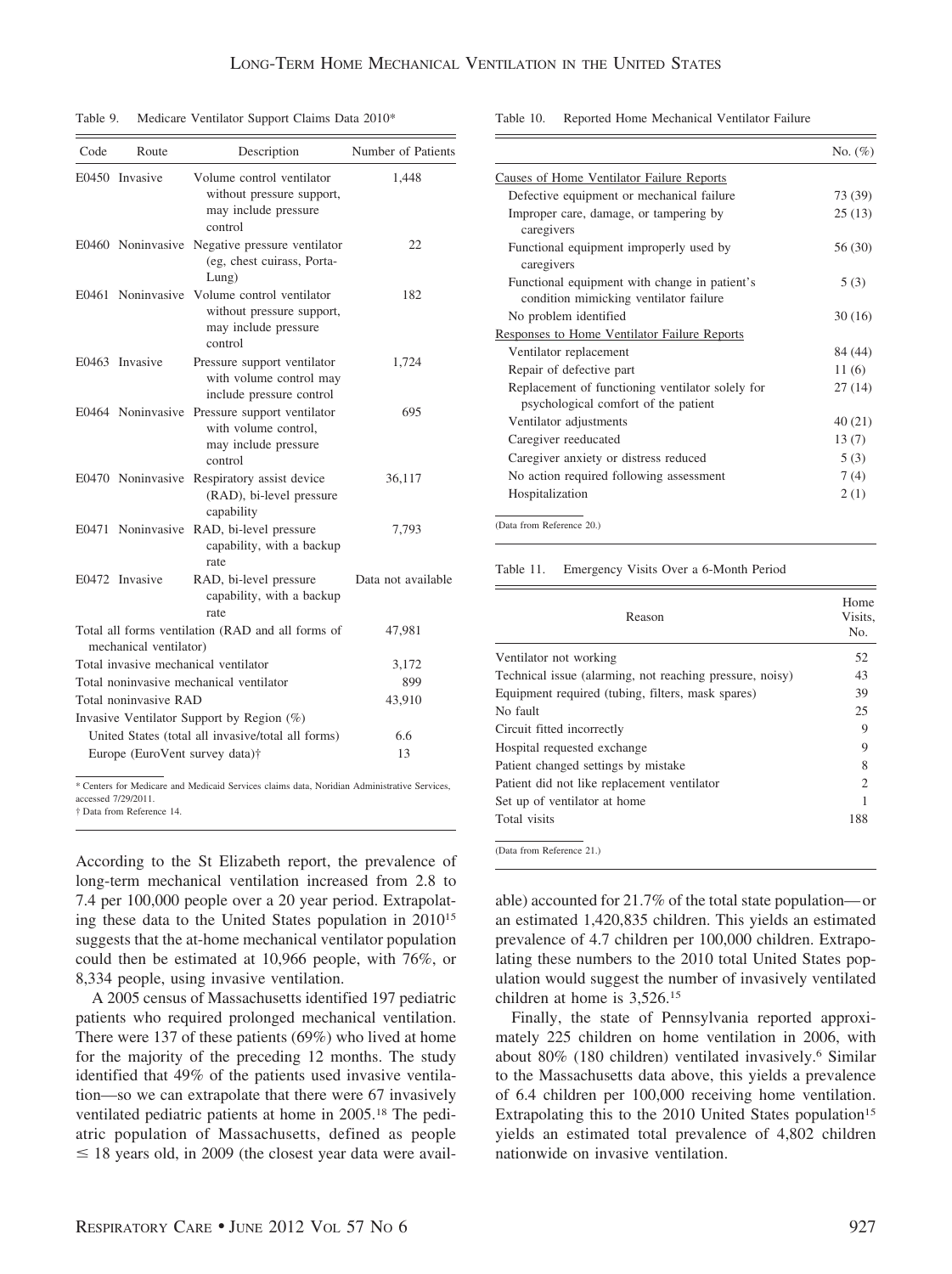| Table 12. |  |  | Data on 8 Children Who Died |  |  |
|-----------|--|--|-----------------------------|--|--|
|-----------|--|--|-----------------------------|--|--|

| No.            | Diagnosis                                      | Years on<br>Ventilator           | Cause of Death                                         | Years at<br>Home |
|----------------|------------------------------------------------|----------------------------------|--------------------------------------------------------|------------------|
| 1              | Spinal cord injury C <sub>2</sub> quadriplegia | 16y                              | Ventilator disconnect, died at home                    | 15 y, 7 m        |
| 2              | Spinal cord injury C <sub>2</sub> quadriplegia | 5 y                              | Cause unknown, found dead in bed at home               | 3 y, 8 m         |
| 3              | Spinal cord injury C2 quadriplegia             | $12 \text{ y}$ , $10 \text{ mo}$ | Bowel obstruction, peritonitis, died in hospital       | 6y, 8m           |
| $\overline{4}$ | Spinal cord injury quadriplegia                | 8 y, 6 mo                        | Unknown, died sitting in wheelchair after eating       | 0 y, 5 m         |
| 5              | Supplementary motor area seizures              | $5 \mathrm{v}$ , $1 \mathrm{mo}$ | Seizures, metabolic, died in hospital                  | 4 y, 8 m         |
| 6              | Demyelinating neuropathy                       | 4 y                              | Fall-accident in wheelchair, died while living at home | $3 y, 1$ mo      |
| 7              | Myotubular myopathy                            | 5 y                              | Overwhelming viral illness, died in hospital           | $3 y, 0$ mo      |
| 8              | Unknown myopathy                               | $11 \text{ y}$ , $10 \text{ mo}$ | Ventilator disconnection, died at home                 | 10 y, 5 m        |

(Data from Reference 22.)

Table 13. Causes of Death in 47 Home Mechanically Ventilated Pediatric Patients

| Cause of Death                                           | No. $(\%)$ |
|----------------------------------------------------------|------------|
| Progression of reason for chronic respiratory            | 16(34)     |
| failure or other underlying condition                    |            |
| Cardiac                                                  | 10(21)     |
| Acute respiratory failure                                | 4(8.5)     |
| Brain death                                              | 4(8.5)     |
| Infectious/sepsis/multiple organ dysfunction<br>syndrome | 4(8.5)     |
| Tracheal bleeding                                        | 4(8.5)     |
| Tracheal obstruction                                     | 4(8.5)     |
| Tracheostomy accident                                    | 1(2)       |
| Total                                                    | 47 (100)   |
| (Data from Reference 23.)                                |            |

## **What Can Go Wrong During Home Mechanical Ventilation?**

There are very limited data on home mechanical ventilator failure in the United States. A review of the FDA Manufacturer and User Facility Device Experience (MAUDE) database revealed over 150 alleged home mechanical ventilator malfunctions or failures in the year 2010.19 A 1998 study of 150 ventilator-assisted patients ages 2–77 years reported 189 reported home ventilator failures over a 1 year period. The authors calculated this rate to be equivalent to one ventilator failure for every 1.25 years of continuous use. Table 10 details the reported causes of home mechanical ventilator failure, as well as the measures used to correct the suspected home ventilator failures. Interestingly, the author states that "equipment failure is not a frequent or serious problem for ventilatorassisted patients treated at home," although of the 69 patients receiving continuous ventilation, 74% had episodes of ventilator failure within the study year.20

A study from the United Kingdom evaluated the nature of calls to a support line for home ventilator patients.

| Table 14. | Home Mechanical Ventilation Deaths Described in the  |
|-----------|------------------------------------------------------|
|           | FDA Manufacturer and User Facility Device Experience |
|           | (MAUDE) Database-2010                                |

| Reported Cause of Death                                                                                                                                | No.          |
|--------------------------------------------------------------------------------------------------------------------------------------------------------|--------------|
| Patient passed away in his sleep. Mother says ventilator was<br>functioning but did not alarm.                                                         | 1            |
| Alleged ventilator malfunction. No additional information.                                                                                             | 1            |
| Patient passed away while on ventilator. Ventilator was<br>alarming and would not shut off until plugged in.<br>Allegations of ventilator malfunction. | 1            |
| Patient passed away while on ventilator. Mother says no<br>alarm. Sheriff's department investigating.                                                  | 1            |
| Patient had mucus plug while connected to ventilator, but<br>the ventilator did not alarm.                                                             | 1            |
| Nurse discovered patient blue while connected to ventilator<br>and began CPR. Ventilator alarmed.                                                      | 1            |
| Tracheostomy tube became dislodged. Ventilator allegedly<br>did not alarm.                                                                             | 1            |
| Tracheostomy tube became dislodged. Husband unsure if<br>alarm going off or not, "as there were always alarms<br>going off."                           | $\mathbf{1}$ |
| Caregiver claims patient passed away while on ventilator<br>and alarms were delayed going off.                                                         | 1            |
| Patient expired while on ventilator. No allegation of<br>ventilator malfunction. No further information.                                               | 1            |
| Patient expired while on ventilator. Patient's family alleges<br>ventilator did not alarm at the time of event.                                        | 1            |
| Total                                                                                                                                                  | 11           |
| $Data_{beam}$ Defenses $10l$                                                                                                                           |              |

(Data from Reference 19.)

There were a total of 1,211 adult and pediatric patients: 1,199 on NIV and 12 on tracheostomy ventilation. Of the 1,211 patients, only 149 were 24 hour ventilator dependent. There was a mean of 528 daytime calls per month, and 14 nighttime calls per month, to the help line. Over a 6 month period, a total of 188 emergency home visits were made (Table 11).<sup>21</sup> Ventilator failure accounted for 28% of the visits to the home. This figure is especially problematic when considering that only approximately 12% of the study patients required full-time ventilation, and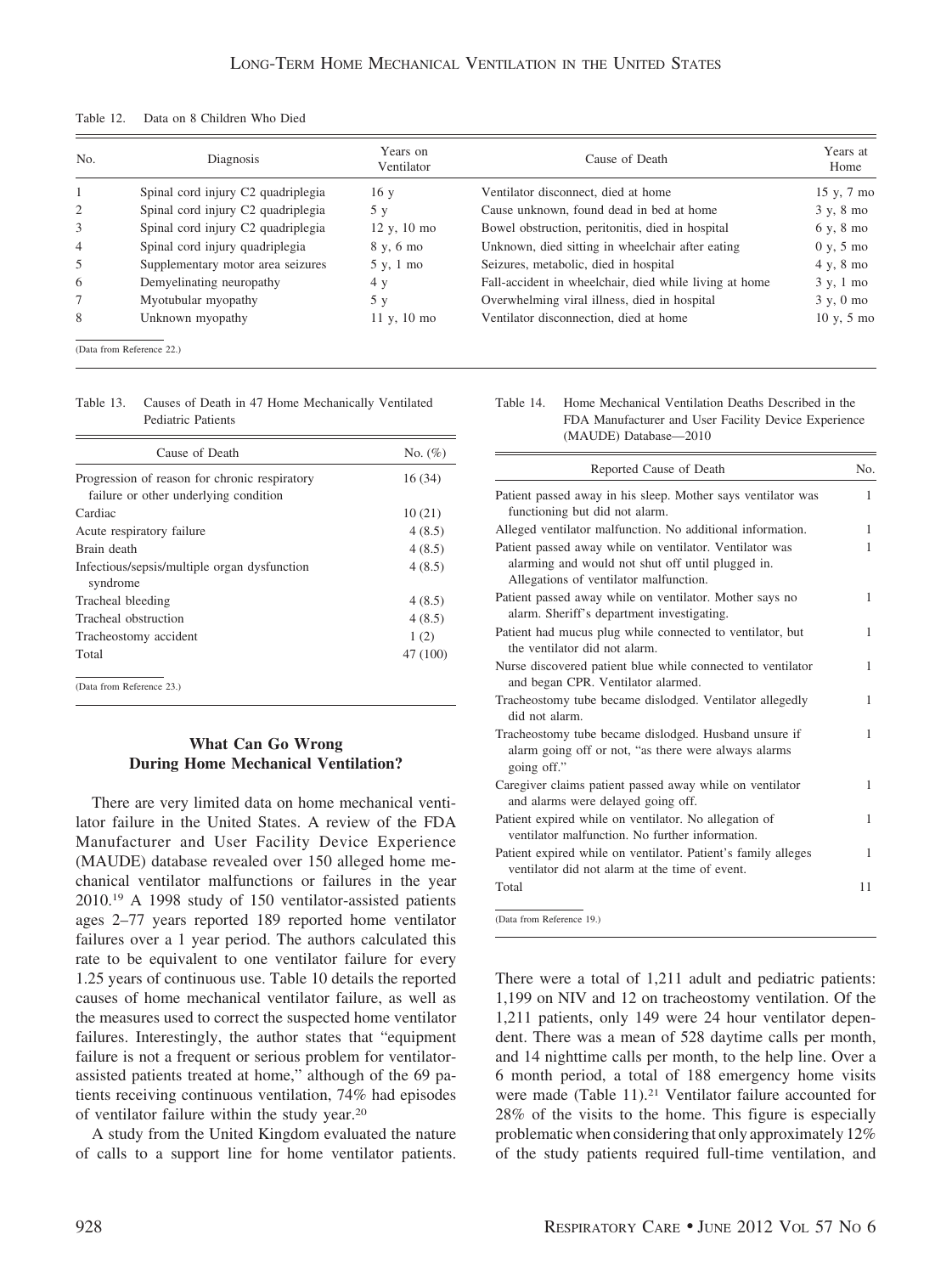therefore the number of home visits could reasonably be expected to increase substantially with a greater proportion of ventilator dependent patients.

Another study examined the cause of death for 8 patients who died while receiving home mechanical ventilation. It is worth noting that 2 of the 8 deaths were due to accidental disconnection of the ventilator circuit. One of the patients had been home on ventilation for 10 years, the other for 15 years, so presumably these families were well trained on proper ventilator management (Table 12).22

In southern California a retrospective observational cohort analysis of 228 children enrolled in a home mechanical ventilation program over 22 years (990 person years) was performed. Of the cohort, 47 of the 228 children died, and 41 were liberated from home mechanical ventilation. Neither age nor reasons for chronic respiratory failure were associated with shortened survival. Progression of underlying condition accounted for only 34% of the deaths; 49% of the deaths were unexpected. In the cohort, no deaths were caused by ventilator failure. There was evidence of notable risk from tracheostomy related events (Table 13).23 The FDA MAUDE database described at least 11 patient deaths related to mechanical ventilation in the home in 2010.19 Allegedly, in at least 5 of the 11 deaths, the ventilator did not alarm (Table 14).

A review of the FDA MAUDE database regarding home mechanical ventilation reveals that approximately 50 patients suffered a ventilator malfunction or failure that necessitated placing them on their backup ventilator, while at least 6 patients required cardiopulmonary resuscitation, during 2010.19 The number of patients who had emergency need of their backup ventilator may be seriously underestimated, since the MAUDE report form does not ask specifically how the ventilator malfunction was addressed—so the person completing the form may or may not include detail about whether a backup ventilator was used.

It is unfortunate that there is no national registry for home ventilation patients in the United States,<sup>24</sup> making it impossible to know the exact number of patients requiring home ventilation. Although ventilator failures and serious incidents are to be reported to the FDA MAUDE database, without a central registry of ventilator patients it is impossible to determine a rate of ventilator failure/incidents for home ventilator patients. A central registry would allow for the development and monitoring of national home mechanical ventilator patient outcomes.

#### **Summary**

The preferred location for long-term mechanical ventilation is in the home, because costs are reduced, quality of life is enhanced, and integration into the community is maximized. The indications for both invasive and noninvasive mechanical ventilatory support in the home are increasing as technology and infrastructure support improves; however, reimbursement constraints make it challenging to provide home ventilator patients with the optimal equipment and services required. A central registry would allow for the development and monitoring of national home mechanical ventilator patient outcomes.

#### **REFERENCES**

- 1. US Food and Drug Administration. 510(k) premarket notification. FDA medical device database. http://www.accessdata.fda.gov/scripts/ cdrh/cfdocs/cfPMN/pmn.cfm 510(k) number: K770132. *Accessed March 30, 2012.*
- 2. Shapiro J. Katie Beckett: patient turned homecare advocate. http:// www.npr.org/templates/story/story.php?storyId=131145687. *Accessed March 30, 2012.*
- 3. Make BJ, Hill NS, Goldberg AI, et al. Mechanical ventilation beyond the intensive care unit: report of a consensus of the American College of Chest Physicians. Chest 1998;113 (Suppl):289S-344S.
- 4. Bach JR, Intinola P, Alba AS, Holland IE. The ventilator-assisted individual: cost analysis of institutionalization vs rehabilitation and in-home management. Chest 1992;101(1):26-30.
- 5. Marchese S, Coco DL, Coco AL. Outcome and attitudes toward home tracheostomy ventilation of consecutive patients: a 10-year experience. Respir Med 2008;102(3):430-436.
- 6. Downes JJ, Boroughs DS, Dougherty J, Parru M. A statewide program for home care of children with chronic respiratory failure. Caring 2007;26(9):16-18.
- 7. MacIntyre NR, Epstein Sk, Carson S, Scheinhorn D, Christopher K, Muldoon S. Management of patients requiring prolonged mechanical ventilation: report of a NAMDRC consensus conference. Chest 2005; 128(6):3937-3954.
- 8. Ryan MM. The use of invasive ventilation is appropriate in children with genetically proven spinal muscular atrophy type 1: the motion against. Paediatr Respir Rev 2008;9(1):51-54, discussion 55-56.
- 9. Bach JR, Tzeng AC. Guide to the evaluation and management of neuromuscular disease. Philadelphia: Hanley & Belfus; 1999:134-137.
- 10. AARC Clinical Practice Guideline: long-term invasive mechanical ventilation in the home. Respir Care 2007;52(8):1056-1062.
- 11. American Thoracic Society. Statement on home care for patients with respiratory disorders. Am J Respir Crit Care Med. 2005;171(12): 1443-1464.
- 12. ECRI Institute. H0162 High priority medical device alert. Health Devices Alerts.
- 13. Hanna S. Working down denials: EO463 pressure support ventilator. HomeCare; October 2009.
- 14. Lloyd-Owen SJ, Donaldson GC, Ambrosino N, Escarabill J, Farre R, Fauroux B, et al. Patterns of home mechanical ventilation use in Europe: results from the Eurovent survey. Eur Respir J 2005;25(6): 1025-1031.
- 15. US Census Bureau. State and county QuickFacts 2010. http://quickfacts.census.gov/qfd/index.html. *Accessed March 30, 2012.*
- 16. Noridian Administrative Services LLC. Ad hoc summary document. Beneficiaries with claims for ventilator procedure codes in May 2011.
- 17. Divo MJ, Murray S, Cortopassi F, Celli BR. Prolonged mechanical ventilation in Massachusetts: the 2006 prevalence survey. Respir Care 2010 Dec;55(12):1693-1698.
- 18. Graham RJ, Fleegler EW, Robinson WM. Chronic ventilator need in the community: A 2005 pediatric census of Massachusetts. Pediatrics 2007;119(6):e1279-e1287.
- 19. U.S. Department of Health and Human Services, Food and Drug Administration. MAUDE—manufacturer and user facility device ex-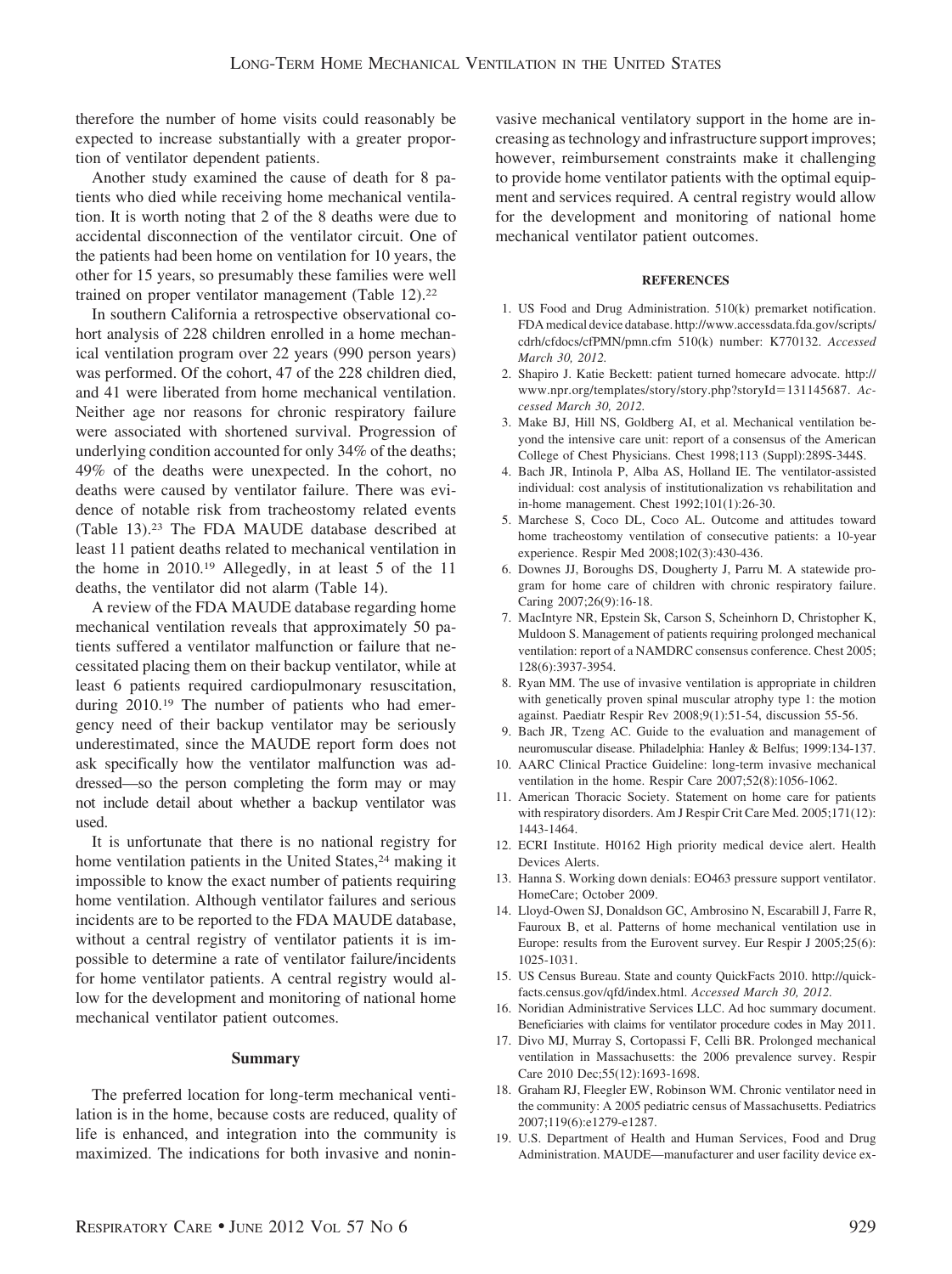perience database. http://www.accessdata.fda.gov/scripts/cdrh/ cfdocs/cfmaude/search.cfm. *Accessed April 26, 2012.*

- 20. Srinivasan S, Doty S, White T, Segura VH, Jansen MT, Davidson Ward SL, Keens TG. Frequency, causes and outcome of home mechanical ventilator failure. Chest 1998;114(5):1363-1367.
- 21. Chatwin M, Heather S, Hanak A, Polkey MI, Simonds AK. Analysis of home support and ventilator malfunction in 1,211 ventilatordependent patients. Eur Respir J 2010;35(2):310-316.
- 22. Gilgoff RL, Gilgoff IS. Long-term follow-up of home mechanical ventilation in young children with spinal cord injury and neuromuscular conditions. J Pediatr 2003;142(5):476-480.
- 23. Edwards JD, Kun SS, Keens TG. Outcomes and causes of death in children on home mechanical ventilation via tracheostomy: an institutional and literature review. J Pediatr 2010;157;(6):955-959.e2.
- 24. Stuban S. Home mechanical ventilation. Am J Nurs 2010;110(5): 63-67.

#### **Discussion**

**Carson:** We were lamenting this morning how much of the care of the chronically critically ill patient is dictated by the payment structures. What can we do to support you? How do we get the key societies behind this?

**King:** Edwards and colleagues published a summary<sup>1</sup> of causes of death for pediatric patients on mechanical ventilation. They found only one death in the literature due to ventilator malfunction. I think that gives a false sense of security. The real question is how many times did the family absolutely need the backup ventilator due to the primary ventilator failing? And if the backup ventilator wasn't there, what would have happened?

I think we are probably underreporting to the FDA MAUDE [Manufacturer and User Facility Device Experience] database,<sup>2</sup> and we are underutilizing the data from MAUDE as well. It may not be clear to a lot of DME [durable medical equipment] companies that they are supposed to be submitting information to the MAUDE database, sowho knows howmanytimes families call and say "the ventilator broke" and the DME just brings them a new one, without completing the proper paperwork? We do know, from the database, that backup ventilators had to be used at least 72 times in 2010 due to the primary ventilator failing or malfunctioning! We know there were at least 150 reports of home ventilator failure or malfunction of some

sort in 2010. But as to what the DMEs need? We need the physician groups to support, in writing, when backup ventilators are needed, so we can use that "ammunition" when dealing with the payers.

- 1. Edwards JD, Kun SS, Keens TG. Outcomes and causes of death in children on home mechanical ventilation via tracheostomy: an institutional and literature review. J Pediatr 2010;157(6):955-959.e2.
- 2. U.S. Department of Health and Human Services, Food and Drug Administration. MAUDE—manufacturer and user facility device experience database. http://www. accessdata.fda.gov/scripts/cdrh/cfdocs/ cfmaude/search.cfm. *Accessed April 26, 2012.*

**MacIntyre:** When do you use a RAD and when do you use a life-support ventilator, when they might have exactly the same settings?

**King:** That's why I'm bringing this up. This is a brand new issue that we could use some guidance on. In some countries, if the patient requires ventilator support more than X hours per day, he is placed on a life-support ventilator. There seems to be no consensus on the number of hours per day that constitutes "life-support ventilation." Some countries use 12 hours, some 14 hours, some more. To my knowledge, we don't have a specific rule. Ideally it should be based on the patient's condition and could be included on the certificate of medical necessity. This could be the determining factor for whether a life-support ventilator should be provided, and

whether the patient needs a backup ventilator.

Another new area is the use of RADs to the tracheostomy. Previously we didn't have any RADs that were approved to be used with tracheostomies, so if a patient had a tracheostomy, it was a non-issue: you always put them on the life-support ventilator. Now we have a RAD that is FDAapproved for use to the tracheostomy, so we need guidance on which patients can safely use this technology, and when and if they need to transition to a life-support device.

**MacIntyre:** But, to be technical, the difference between a RAD and a ventilator is an exhalation valve, even though the RAD could do the same thing the ventilator does without the exhalation valve. So how do you decide? If I were in your shoes I'd say everybody needs an exhalation valve! What stops you from doing that?

**King:** There is now one life-support ventilator that can be used with what I call a "leak circuit," like a RAD. I don't think it's clear in the clinical community when to prescribe a RAD and when to prescribe a life-support ventilator for some patients with neuromuscular disease. At first, when the patient needs support only at night, certainly the RAD can be clinically appropriate and cost-effective. However, as the disease progresses and the patient begins using the RAD more and more hours per day, when should he transition to a life-support device?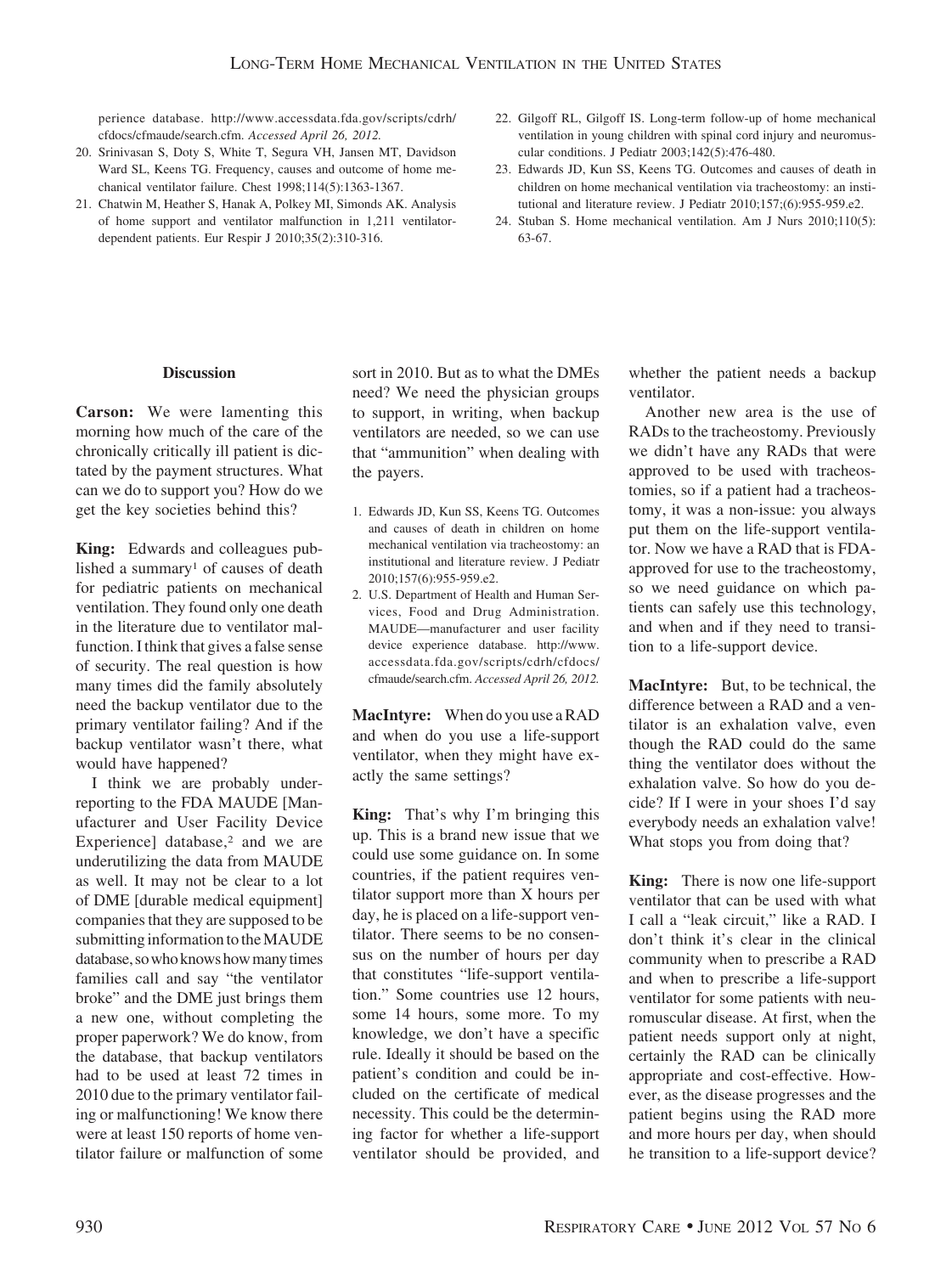In 2001, Lechtzin et al described an ALS [amyotrophic lateral sclerosis] patient who had been using NIV at home for over a year and died during a power failure. RAD patients often don't get much, if any, home followup to assess whether a transition to a life-support ventilator is needed. Lifesupport ventilator patients typically have batteries, priority power restoration, a backup ventilator, and frequent visits by a respiratory therapist.

1. Lechtzin N, Weiner CM, Clawson L. A fatal complication of noninvasive ventilation. N Engl J Med 2001;344(7):533.

**MacIntyre:** But you could set the device to be either one!

**King:** Exactly right. From a therapy perspective, I can set that particular life-support ventilator to deliver an IPAP and an EPAP and a backup rate, just like a RAD. From a therapy perspective, I can set that particular lifesupport ventilator to deliver an IPAP and an EPAP and a backup rate, using a leak circuit, just like a RAD. Or, I can set that device up with an exhalation valve to deliver traditional modes of ventilation. There is also a new RAD that includes an internal battery and that is approved for use with a tracheostomy. So we could use some physician guidance and clarification on when to use a RAD versus a lifesupport ventilator.

**MacIntyre:** I was trying to get a patient into an SNF [skilled nursing facility], a chronic patient with a tracheostomy on a ventilator receiving a modest level of pressure-support, and they said "we can't take him: he's on a conventional ventilator." Later I realized that they take patients on NIV at that SNF, so I called them back and said that we were going take him off the Puritan Bennett 840 and put him on a BPAP [bi-level positive airway pressure] machine attached to the tracheostomy, and they said, OK, we'll take him. It seemed so arbitrary, and

the costs and reimbursement are so radically different. And SNF attitudes are radically different. This device that is approved for tracheostomies may be a tool to get people into SNFs much easier, because you can call it a RAD.

**King:** It's the same with hospice. Many hospice centers will accept a patient who is tracheostomized and using a RAD, but won't take that same patient on identical therapy with a lifesupport device. Again, we need physician guidance on this.

**Hess:** The problem is not unique to North Carolina. In the past, I've had patients with ALS who have been on 24/7 NIV who then elect to get a tracheostomy and they have to change their homecare company because the homecare company that was taking care of them on NIV doesn't take care of patients on ventilators. It's just continuing mechanical ventilation with a different interface.

**King:** That brings up an excellent point. Some of the companies that do RADs don't necessarily offer 24/7 oncall RT support, because a RAD is not considered a life-support device. It can be a case of "we'll be out in the morning or the next business day," versus with a life-support device, which has accreditation requirements for 24/7 respiratory support. That's an important distinction to check into as well.

**Cheifetz:** Angela, is it true that in the United States 50% of invasive home mechanical ventilation occurs in patients under 18 years of age? Do I correctly understand the data you presented?

**King:** To the best of my calculations, with very limited information, we have roughly 3,500 to 4,800 invasively ventilated pediatric patients. One study in Massachusetts indicated that 49% of the pediatric home patients were invasively ventilated.

**Cheifetz:** So it's about half. Thus, the percentage of pediatric home invasive ventilation is truly substantial. I realize that NIV may be a different story, but for invasive ventilation this percentage is much higher than I would have estimated.

**King:** The therapist from a good DME company is coming out about once a month to visit these pediatric patients. Unfortunately, the physician may give us a prescription to try "sprints" at home to try to get some of these kids off the ventilator— but due to the reimbursement system, it is mom and dad who have to supervise the sprints most of the time. It's such a shame that there is no reimbursement for the therapist to make home visits.

**Cheifetz:** The availability of pediatric-trained home health nurses and respiratory therapists is quite low. In my experience, the parents perform a substantial portion of the home care for these infants and children.

**Carson:** But I also think it's an explanation of why such a high percentage of the home ventilated patients are pediatric patients: because there are automatic caregivers, or at least one, whereas a 56-year-old may or may not have a capable caregiver.

**Cheifetz:** Yes, these pediatric patients do have automatic caregivers, but you have to remember that these caregivers are being taken out of the workforce. This can create substantial home stress, which I'll discuss tomorrow.

**Bertuola:\*** I want to address the issue that in an SNF when you're trying to send a patient on a RAD, until recently we couldn't take a patient on a RAD when they're connected to a

<sup>\*</sup> Lorraine Bertuola RRT, Genesis Healthcare, Kennett Square, Pennsylvania.